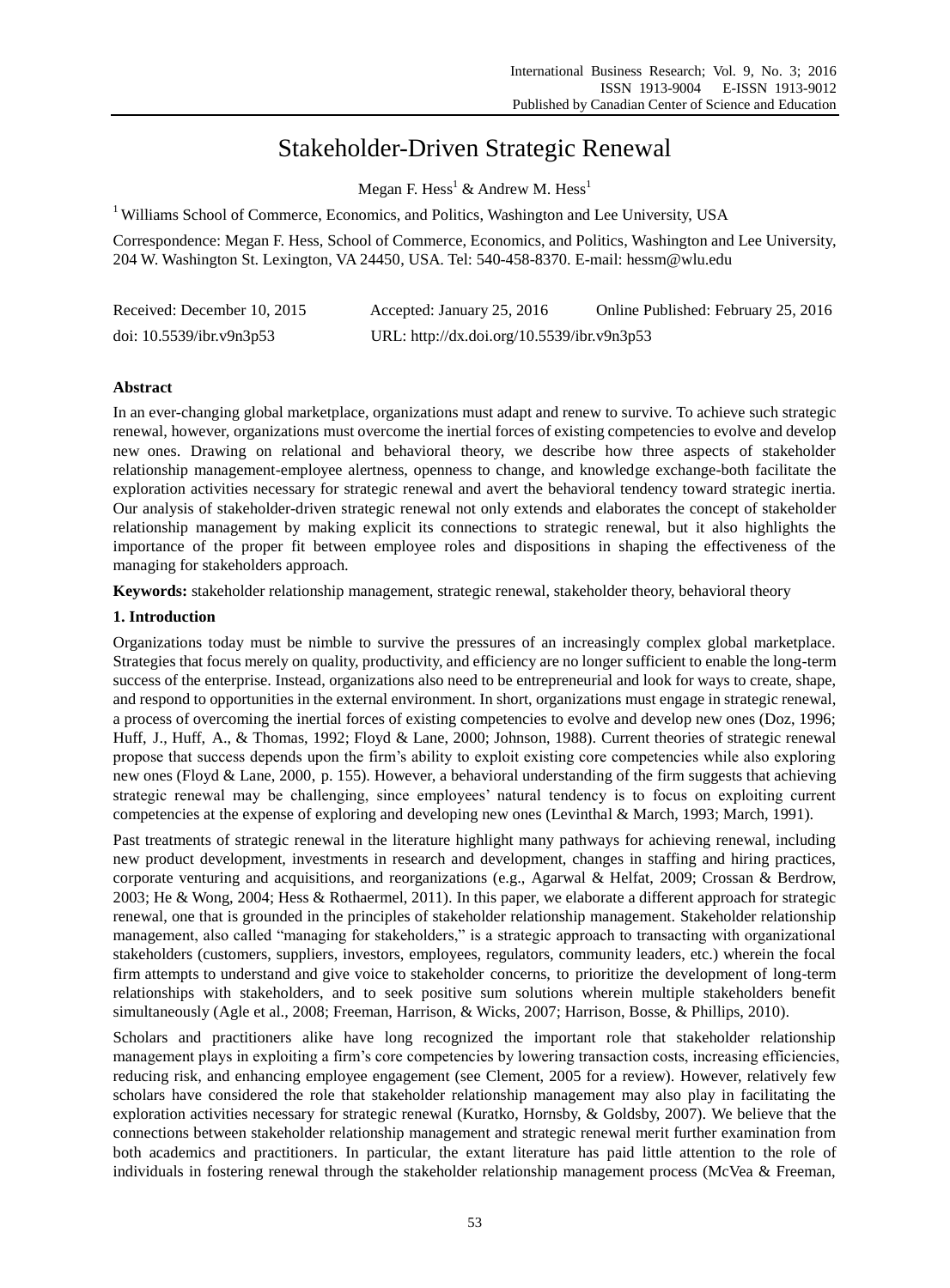#### 2005).

Drawing upon the relational view (e.g., Dyer & Singh, 1998) and behavioral theory (e.g., Cyert & March, 1963), we propose a framework for stakeholder-driven strategic renewal that specifies both how stakeholder relationship management encourages the exploratory activities necessary for strategic renewal and who plays a role in this process. We propose that stakeholder-driven strategic renewal is a process of alertness, openness to change, and knowledge exchange that facilitates the core strategic renewal activities of learning, collaborating, and creating opportunities in the organizational environment. By exploring this process of stakeholder-driven strategic renewal and further identifying its boundary conditions, this paper makes several theoretical contributions. First, we offer a more relational perspective on strategic renewal, suggesting that stakeholder relationship management offers a more cooperative approach to renewal in lieu of the threat-based logic of other strategic frameworks (e.g., Mitchell, Agle, & Wood, 1997; Porter, 1980). We also specify the mechanisms by which stakeholder relationship management activities can help overcome the behavioral tendency towards myopia and strategic inertia and facilitate strategic renewal. In doing so, we also explicitly consider the role of human capital in fostering strategic renewal (Kang, Morris, & Snell, 2007; Lubatkin, Simsek, Ling, & Veiga, 2006). Our analysis of stakeholder-driven strategic renewal thus not only extends and elaborates the concept of stakeholder relationship management by making explicit its connections to strategic renewal, but it also highlights the importance of the proper fit between employee roles and dispositions in shaping the effectiveness of the managing for stakeholders approach.

#### **2. Literature Review**

We build upon two streams within the management literature to develop our framework: Strategic renewal and stakeholder relationship management. By integrating these perspectives, we highlight both the behavioral challenges of strategic renewal and the relational benefits of stakeholder relationship management.

## *2.1 The Challenge of Strategic Renewal*

Strategic renewal represents the processes through which an organization attempts to refresh or renew key attributes, capabilities, or resources (Floyd & Lane, 2000). Current treatments of strategic renewal propose that success depends upon the firm's ability to achieve organizational ambidexterity; that is, to exploit existing core competencies while also exploring new ones (Floyd & Lane, 2000; O'Reilly & Tushman, 2008). Developing the capability for organizational ambidexterity is not without its challenges, however. Exploration and exploitation activities are fundamentally different, requiring different norms, structures, and skills (Tushman & O'Reilly, 1996). As O'Reilly and Tushman (2008, p. 189) note, "exploitation is about efficiency, increasing productivity, control, certainty, and variance reduction. Exploration is about search, discovery, autonomy, innovation, and embracing variation." To help balance these radically different dimensions of strategic renewal, some scholars have explored structural and process approaches (see Tushman, Smith, Wood, Westerman, & O'Reilly, 2010 for a review), whereas others have looked to the role of individuals, especially those in leadership positions (Floyd & Lane, 2000; Lubatkin et al., 2006; Smith & Tushman, 2005).

Recent interest in the roles that individuals play in the process of strategic renewal reflects a behavioral understanding of the challenge of strategic renewal. Scholars have observed that employees have a tendency to focus on exploiting current competencies at the expense of exploring and developing new ones (e.g., Levinthal & March, 1993; March, 1991). Only when employees recognize a disparity between the firm's current capabilities and those needed to fit within a changing business environment will they be motivated to explore new approaches (Simsek, Lubatkin, & Floyd, 2003). Such employee perceptions of the need for change may be limited, however. Resistance to change has been modeled as a phenomenon of escalating commitment to past courses of action (Staw, 1981) and a dominant response to uncertainty in the environment (Staw, Sandelands, & Dutton, 1981). Others have noted that cognitive coping mechanisms such as schemas, heuristics, and biases limit employee perceptions, narrow the search for information, and cause employees to repeat past mistakes (Bateman & Zeithaml, 1989; Cyert & March, 1963; March & Shapira, 1987; Walsh, 1995).

While many in strategic management have considered this problem, few have explored the role of employee-stakeholder relationships in overcoming the behavioral limitations that lead to strategic inertia and myopia. Viewing strategic renewal from the relational perspective highlights new opportunities and threats for organizational dynamism (Ghoshal & Moran, 1996). As summarized in Table 1, a relational understanding of strategic renewal treats stakeholders as heterogeneous individuals rather than homogenous groups, it emphasizes social capital over financial capital, it illuminates opportunities for collaboration and engagement, and it suggests that effective governance mechanisms can evolve organically based on norms of reciprocity.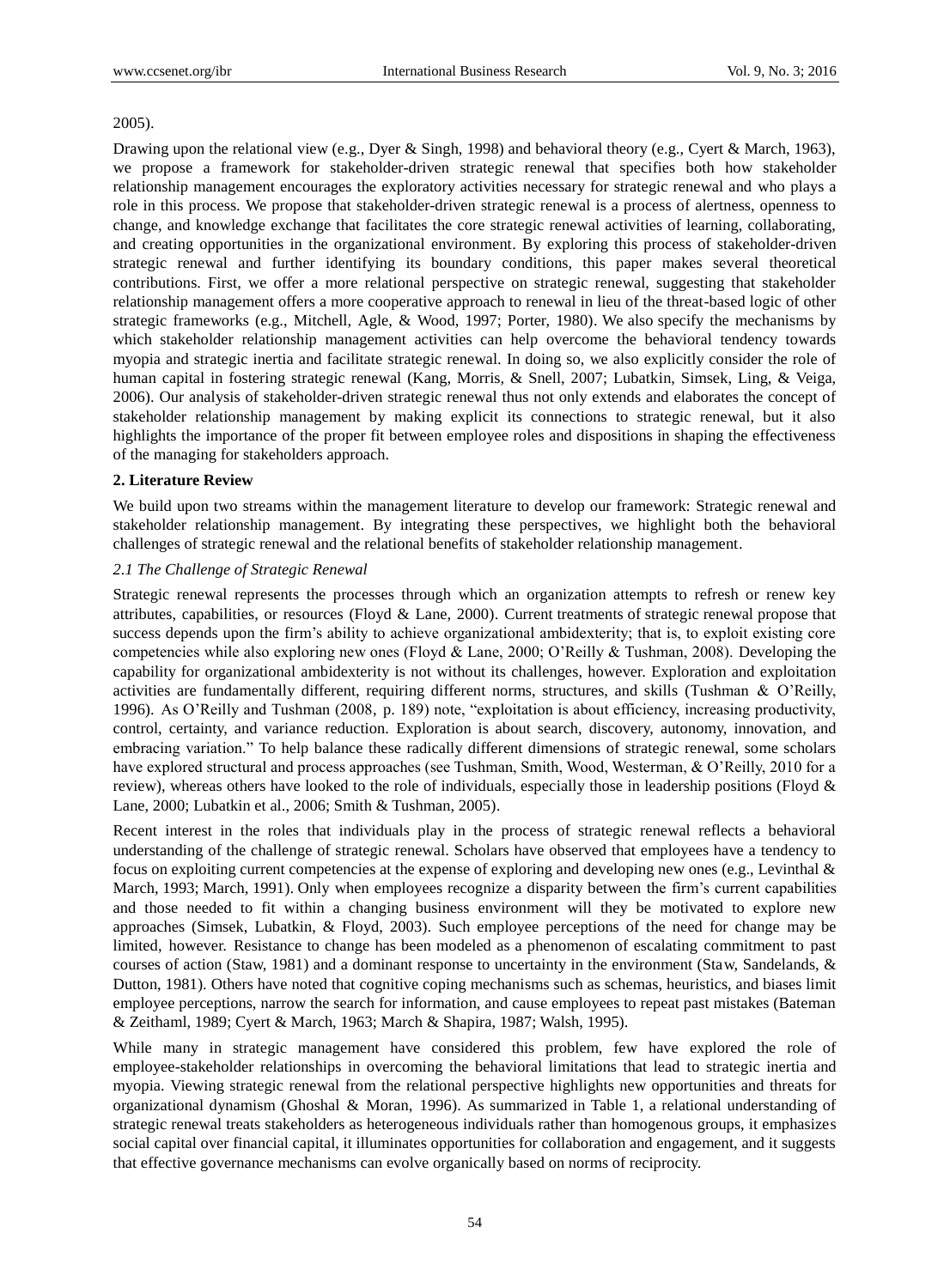| Table 1. Contrasting views of strategic renewal |  |  |
|-------------------------------------------------|--|--|
|                                                 |  |  |
|                                                 |  |  |

|           | <b>Traditional View</b>                                                                                                   | <b>Relational View</b>                                                                                          |
|-----------|---------------------------------------------------------------------------------------------------------------------------|-----------------------------------------------------------------------------------------------------------------|
|           | Level of analysis: Emphasis on the organizational level, treating •<br>stakeholders as homogeneous groups                 | analysis: Emphasis on<br>relationships.<br>treating<br>of<br>Level<br>stakeholders as heterogeneous individuals |
| ٠         | Resources: Emphasis on financial capital                                                                                  | Resources: Emphasis on social capital                                                                           |
|           | Opportunity: Stakeholder preferences must be discerned                                                                    | Opportunity: Stakeholder preferences can be co-created and<br>shaped                                            |
| $\bullet$ | Threats: Core competencies may be co-opted by the external $\bullet$<br>environment; emphasis on the risks of exploration | Threats: Core competencies may become rigid; emphasis on the<br>opportunity costs of failure to explore         |
|           | Governance: Transactions should be standardized for efficiency •<br>and monitored for opportunism                         | Governance: Effective norms based on reciprocity can evolve<br>within relationships                             |

In sum, strategic renewal represents the processes through which an organization attempts to refresh or renew key attributes, capabilities, or resources. Because employees have a tendency to exploit past competencies rather than explore and develop new ones, successful renewal requires that the organization develop the people, processes, and technologies that foster exploration. Among these three dimensions, the role of people in strategic renewal is the least developed in the literature, but one that is gaining interest (Kang et al., 2007). Viewed through the lens of employee relationships, we see that the unique interactions that occur amongst individual stakeholders may provide opportunities to co-create new opportunities and encourage more exploration. As we explore in the next section, this people-centric, behavioral understanding of strategic renewal also aligns with a management philosophy that has garnered a great deal of interest from both practitioners and academics in recent years-namely, stakeholder relationship management.

#### *2.2 Stakeholder Relationship Management*

Stakeholder theory argues that organizations create value through their relationships with a range of parties, to include not only shareholders but also customers, suppliers, competitors, employees, regulators, community members, and any other "who can affect or is affected by the achievement of the firm's objectives." (Freeman, 1984, p. 25). Freeman further defines stakeholder relationship management as a process of perspective-taking, understanding the "currencies" or motivations of others, anticipating and giving voice to stakeholder concerns, and seeking positive sum solutions wherein multiple stakeholders benefit simultaneously. Firms that engage in stakeholder relationship management generally allocate resources and decision-making influence beyond those levels necessary to simply maintain the willful participation of the stakeholder (Harrison et al., 2010).

While some have criticized the concept of stakeholder relationship management as too broad, recent treatments have attempted to add more specificity to the approach and to measure the value of its application (see Clement, 2005 for a review). For example, recent examinations point out that interactions among stakeholders have exploratory potential, especially with regard to stimulating innovation, creating demand, and increasing employee engagement (Harrison et al., 2010; Harting, Harmeling, & Venkataraman, 2006; Jones, 1998; McVea & Freeman, 2005; Post, Preston, & Sachs, 2002; Sisodia, Wolfe, & Sheth, 2007). Others argue that innovation no longer takes place within organizations but rather is distributed across stakeholders in a value network (Bogers & West, 2012). Scholars have also explored the role of trust in unlocking the value creation potential of stakeholder relationships, enabling exchange partners to move beyond arm's length transactions and build collaborative relationships (e.g., Gulati & Nickerson, 2008; Lado, Dant, Tekleab, 2008; Jones, 2011; Wicks & Berman, 2004).

In sum, extant work suggests that stakeholder relationships are valuable not only because they help reduce costs and avoid risk, but also because they create demand, foster flexibility, and attract resources. For these reasons, firms that manage for stakeholders may sustain superior performance as compared with those that do not (Ayuso, Rodríguez, García-Castro, & Ariño, 2014; Berman, Wicks, Kotha, & Jones, 1999; Heugens, van den Bosch, & van Riel, 2002; Waddock & Graves, 1997). To realize these benefits, firms must develop trusting relationships with stakeholders and understand the stakeholder's perspective. The connections between stakeholder relationship management and strategic renewal remain underexplored, however. In particular, both the strategic renewal and the stakeholder relationship management literatures indicate that employees have an important role to play in ensuring successful outcomes, but relatively few prescriptions have been provided to guide practitioners in their efforts to develop the necessary human capital to achieve these ends (see Kang et al., 2007 for a notable exception). Moreover, no framework yet exists, to our knowledge, which shows how employees engaged in the process of stakeholder relationship management may facilitate strategic renewal as a desired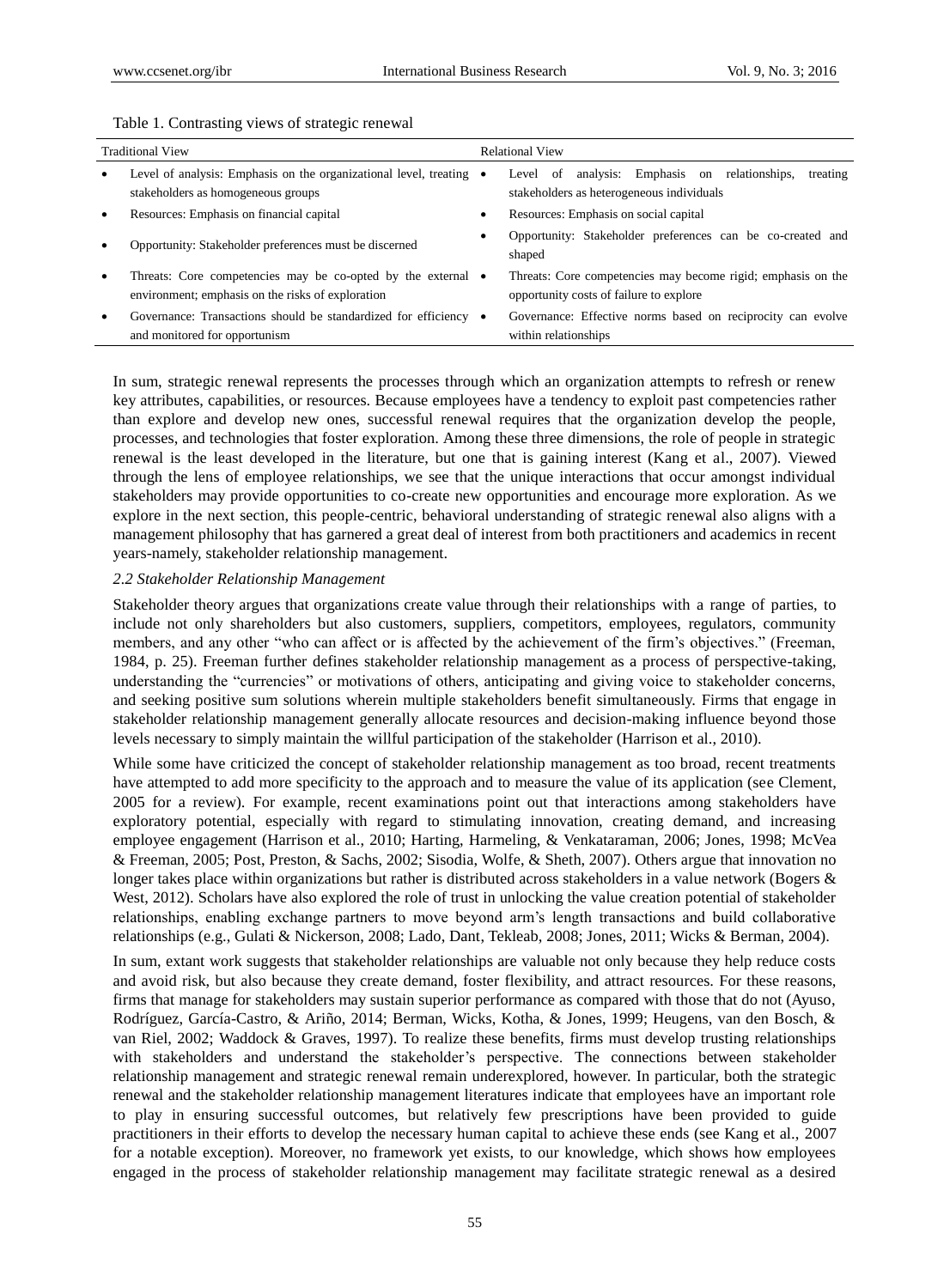outcome. We believe making this connection is important considering the increasing pressures for adaptation, innovation, and change in today's global marketplace.

### **3. Theorizing the Stakeholder-Driven Strategic Renewal Framework**

Drawing upon the relational view and behavioral theory, in this section we propose a framework for stakeholder-driven strategic renewal that specifies both how stakeholder relationship management encourages the exploratory activities necessary for strategic renewal and who plays a role in this process.

## *3.1 Elaborating the Process of Stakeholder-Driven Strategic Renewal*

We suggest that stakeholder relationship management facilitates strategic renewal in at least three ways: (1) by alerting employees to changing stakeholder needs; (2) by motivating employees to become open to change; and (3) by fostering learning and knowledge assimilation (see Figure 1). We examine these particular mechanisms for two reasons. First, these activities address the primary challenge of strategic renewal, which is to minimize strategic inertia and avoid "the competency trap," which is the tendency to focus on exploiting current competencies at the expense of exploring and developing new ones (e.g., Levinthal & March, 1993; March, 1991). As we elaborate in this section, these three dimensions of stakeholder relationship management are also particularly important for helping the organization identify and respond to changes in the organizational environment, explore new opportunities, and develop new competencies.



Figure 1. Stakeholder-Driven strategic renewal

#### 3.1.1 Facilitating Alertness

One way in which stakeholder relationship management fosters strategic renewal is by alerting employees to changing stakeholder needs. Relationships with external stakeholders may facilitate such alertness in a number of ways. First, these relationships provide informal communication channels whereby external stakeholders may signal the need for change. For instance, suppliers can provide early indications of shifts in technological standards that may ultimately spur renewal efforts. Customers can likewise indicate opportunities for improvement in existing products and services. Moreover, having a personal connection with a stakeholder may also motivate employees to go beyond responding to the stakeholders' current requirements to listen and probe for clues about future needs.

Importantly, this stakeholder approach to environmental alertness offers an alternative to the threat-based logic of other environmental scanning approaches. Whereas Porter (1980) recommends using environmental analysis to alert management to the opportunities created by stakeholder weakness (i.e., a lack of supplier power), the stakeholder relationship management approach may foster employee alertness to a wider array of new opportunities independent of stakeholder power or position. Indeed, Mitchell and colleagues (Mitchell et al., 1997) highlight that one of the behavioral challenges associated with stakeholder relationship management is that executives tend to overemphasize the demands of powerful stakeholders at the expense of marginal or dependent stakeholders, whose needs may be ignored in the short run. Alertness grounded in stakeholder power or salience is also more reactive and unidirectional in nature. In contrast, alertness grounded in the norms of reciprocity that develop among employees in their interactions with stakeholders both powerful and marginal alike (Roloff, 2008) may provide more room for experimentation and collaboration. In short, we argue that stakeholder relationship management facilitates strategic renewal by encouraging employees to become alert to current and future needs of stakeholders, especially those in a marginal power position.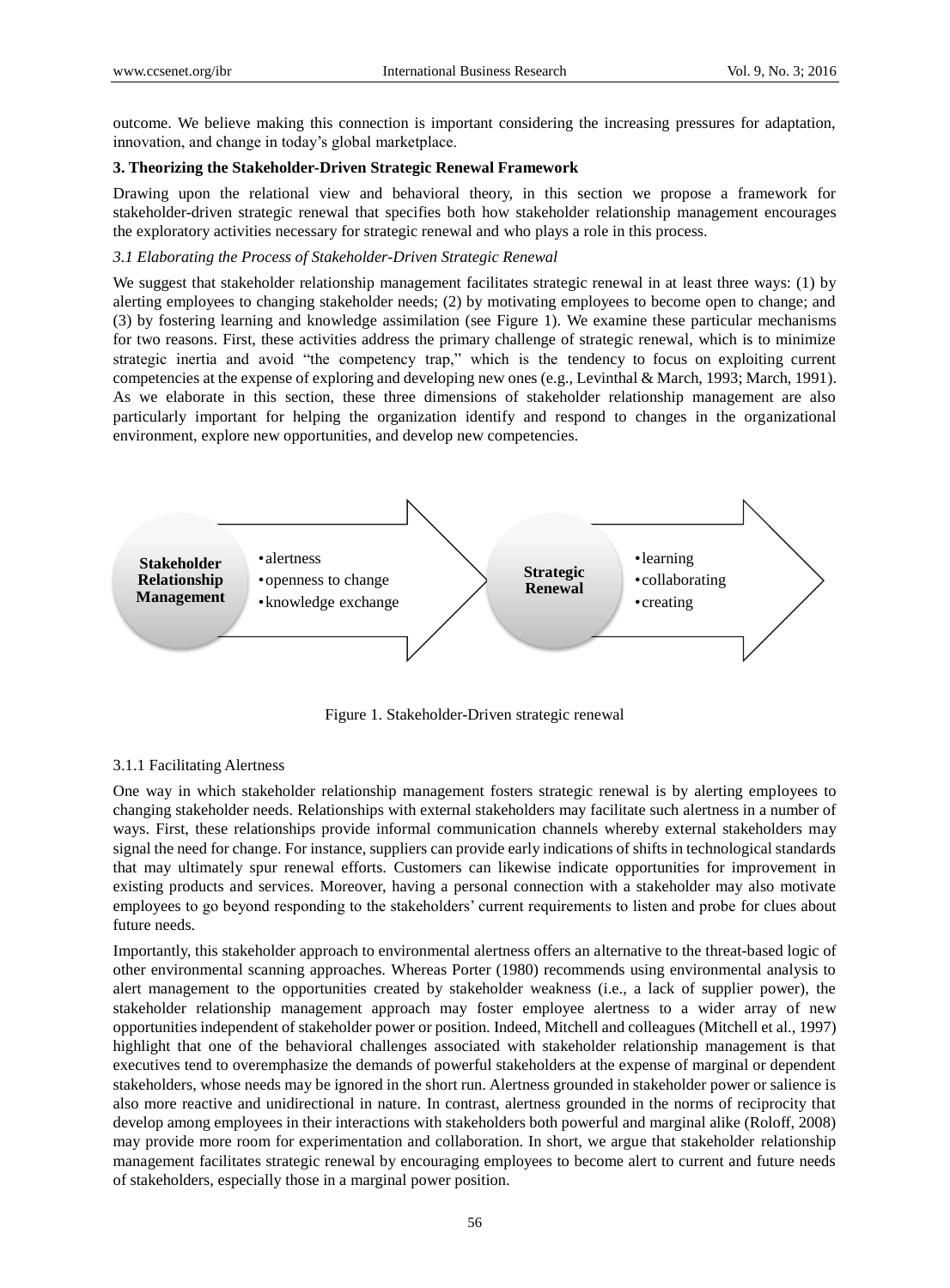**Proposition 1:** Stakeholder relationship management facilitates strategic renewal by alerting employees to changing stakeholder needs.

## 3.1.2 Motivating Openness to Change

Another way that stakeholder relationship management may facilitate strategic renewal is by motivating employees to become open to change. We argue that the social nature of stakeholder relationships provide a powerful antidote to the tendency for employees to impede renewal efforts by avoiding risks and exploiting past competencies (Floyd & Lane, 2000). In contrast to trading arrangements that follow a "cool and atomistic" arm's length approach designed to minimize opportunism (Uzzi, 1997, p. 36), stakeholder relationships involve loosely structured, personal interactions grounded in norms of reciprocity (Bosse, Phillips, & Harrison, 2008). Employees participating in these collaborative relationships thus enjoy opportunities to enhance their human and social capital and to imbue their work with a sense of meaning and connection (Sisodia et al., 2007). The emotional appeal of these activities should help employees direct their focus outward and see the benefits of changes that are valued by external stakeholders (Le Ber & Branzei, 2010).

Note that this openness to change is based not in the recognition of past failures, as is often discussed as an important motivation for change in the renewal literature (e.g., Ariño & de la Torre, 1998; Simsek et al., 2003), but rather in an awareness of the possibilities that change may bring in the future. As such, we believe that openness to change will develop faster and more easily where it has been motivated by relational concerns as opposed to failure recognition. Stakeholder relationship management thus provides an important counterweight to the natural temptation for risk-averse employees to avoid change by looking inward and making only incremental improvements to the organization's existing capabilities. Stakeholder relationship management instead facilitates strategic renewal by motivating employees to explore, take risks, see the possibilities of change, and adopt an open mindset.

**Proposition 2**: Stakeholder relationship management facilitates strategic renewal by motivating employees to become open to change*.*

3.1.3 Fostering Learning and Knowledge Assimilation

The information sharing that occurs across organizational boundaries in stakeholder relationship management may also foster two important aspects of strategic renewal-learning and the assimilation of new knowledge. Access to the external knowledge environment is critical, as it is likely to be the source of new knowledge for the firm (DeCarolis & Deeds, 1999; Powell, Koput, & Smith-Doerr, 1996). The ability to access such external knowledge, therefore, increases the efficiency with which a firm is able to search and evaluate new strategic alternatives as part of the strategic renewal process (Zahra & George, 2002). We suggest that relationships with external stakeholders not only connect the focal firm with new knowledge but also that these connections support employees' efforts to learn and assimilate this knowledge (Desai, 2010; Kale, Singh, & Perlmutter, 2000).

As an example, prior research has found that many pharmaceutical firms access external knowledge environment through the relationships held by their top scientists to stakeholders in the scientific community (Hess & Rothaermel, 2011; Zucker & Darby, 1997). Through these relationships, pharmaceutical firms gain access to and share information about the scientific breakthroughs and new methodological approaches that are essential to strategic renewal efforts. In fact, the benefits of this information sharing are so significant that pharmaceutical firms continue to encourage these activities despite the potential losses associated with the disclosure of intellectual property (Henderson & Cockburn, 1994). Stakeholder relationships are thus critical to strategic renewal, because they represent the primary and most efficient means by which employees can acquire, assimilate, and create new knowledge (Kale et al., 2000; Kang et al., 2007; Kogut & Zander, 1992; Nahapiet & Ghoshal, 1998).

**Proposition 3**: Stakeholder relationship management facilitates strategic renewal by fostering learning and knowledge assimilation.

Thus far, we have investigated the mechanisms by which stakeholder relationship management may be connected to strategic renewal. By synthesizing ideas from relational and behavioral theory, we have elaborated stakeholder-driven strategic renewal as a framework for connecting stakeholder relationship management with core strategic renewal activities including knowledge exchange, learning, collaboration, and creation. An important question remains, however: How can a company optimize these efforts? Certainly not all firms that employ the stakeholder relationship management approach are successful in their efforts. Moreover, firms that manage for stakeholders expose themselves to a number of strategic risks including over-investment in these relationships, employee and stakeholder opportunism, the loss of valuable knowledge assets, and the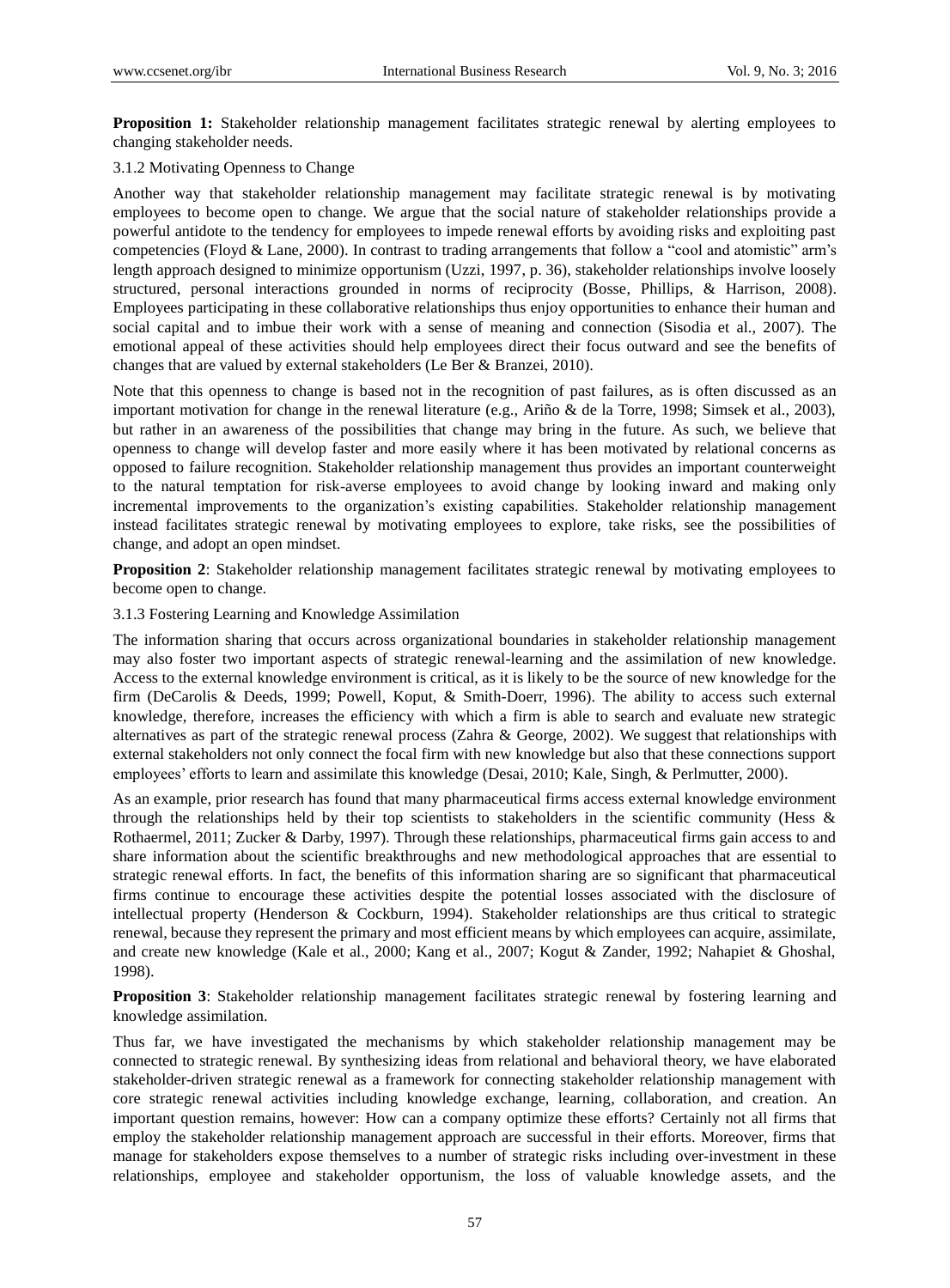diminishment of core competencies. As shown in Figure 2 and described in the following sections, we explore both the antecedents and limits of stakeholder-driven strategic renewal, identifying when and where this process will be most effective.



stakeholder-driven strategic renewal

Figure 2. The antecedents of stakeholder-driven strategic renewal

## *3.2 The Role of Boundary Spanning Employees in Stakeholder-Driven Strategic Renewal*

The strategic renewal literature focuses on the importance of employees in leadership roles, and certainly organizational leaders set the tone and agenda for both stakeholder relationship management and strategic renewal activities. In practice, however, most interactions with stakeholders are carried out not by leaders but rather by front-line employees. Building on Tushman's idea of boundary spanning individuals (Tushman, 1977; Tushman & Scanlan, 1981), Freeman labels the employees who interact with external stakeholders "boundary spanning employees" (1984, p. 79). While all of the levels of stakeholder relationship management are important, the most critical-the "bottom line," according to Freeman-is the transactional, because it is through these day to day interactions that the relationship becomes legitimized or delegitimized (1984, p. 69).

Boundary spanning employees may be found at all levels of the organization, from the board of directors to customer service. The nature of their relationship to their organization may be full-time, part-time, or even voluntary. Moreover, a boundary spanning employee may be associated with a range of roles, including sales, public relations, procurement, customer service, technical support, and alliance management. In short, the distinguishing factor of a boundary spanning employee is not his or her level or role but rather the potential for engaging in stakeholder relationship development as an agent of the organization.

**Proposition 4:** The process of stakeholder-driven strategic renewal is carried out by boundary spanning employees.

In terms of the qualities that boundary spanning employees would need to optimize this process, the strategic renewal literature offers ample guidance. Several scholars have noted the importance of entrepreneurial qualities such as creativity and practical wisdom for strategic renewal (Adner & Helfat, 2003; Nonaka & Toyama, 2007; Helfat et al., 2007; Tushman & Rosenkopf, 1996; Virany, Tushman, & Romanelli, 1992). Teece (2007, p. 1323) argues that employees need to be able to "see through the fog of uncertainty" to process and filter information from the environment and make predictions about the likely evolution of technologies, latent demand, and marketplace responses.

We add to this list several qualities that might make a boundary spanning employee particularly well suited for building relationships with stakeholders. For instance, Le Ber and Branzei (2010) emphasize the importance of relational attachment in sustaining stakeholder partnerships through initial setbacks. Butterfield and colleagues (Butterfield, Reed, & Lemak, 2004) also note the importance of personality and inter-personal relations to stakeholder relationship management. In sum, the literature suggests that a stakeholder approach to strategic renewal will be most successful when employees in boundary spanning roles possess foresight, entrepreneurial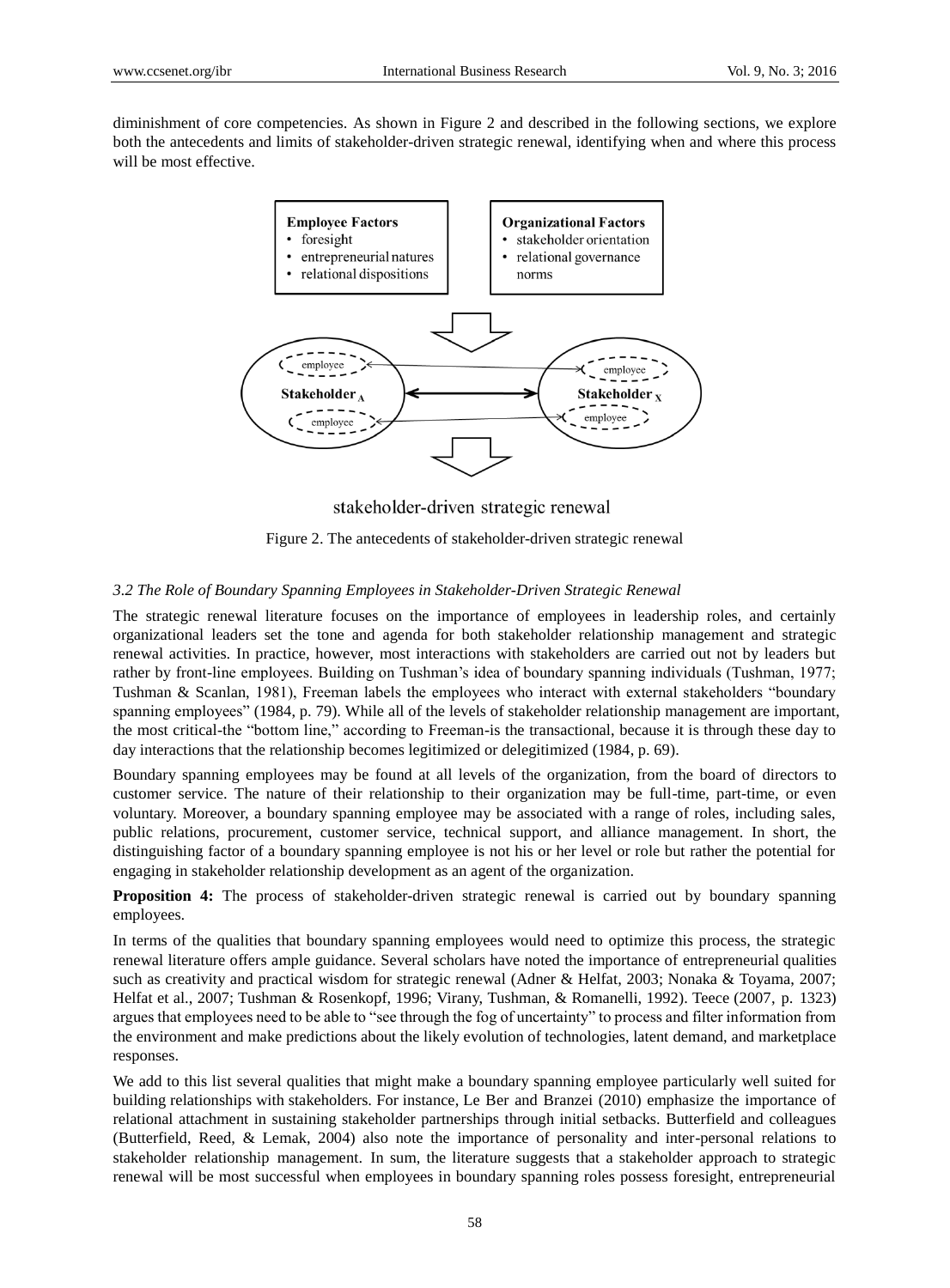natures, and relational dispositions. In the next section, we dig deeper into this boundary-spanning context to specify how the connections between stakeholder-relationship management activities and strategic renewal work in an ideal state.

**Proposition 5:** The effectiveness of stakeholder-driven strategic renewal is enhanced when employees in boundary spanning roles possess foresight, entrepreneurial natures, and relational dispositions.

# *3.3 The Role of Organizational Context in Stakeholder-Driven Strategic Renewal*

A final, critical element of stakeholder-driven strategic renewal is the organizational context. The ability of boundary spanning employees to capitalize on their dispositions and relational resources to engage in stakeholder-driven strategic renewal also depends, in part, on a supportive work environment. We see two dimensions of the organizational environment as being particularly important for stakeholder-driven strategic renewal effectiveness: The stakeholder orientation of the firm and its relational governance mechanisms.

# 3.3.1 Stakeholder Orientation

Research suggests that organizations may develop an identity or culture with a specific orientation toward stakeholders (Brickson, 2005, 2007; Jones, Felps, & Bigley, 2007). A stakeholder-oriented culture has been found to affect both employee pro-social behaviors and firm performance (De Luque, Washburn, Waldman, & House, 2008). We build upon these findings to suggest that having a stakeholder-orientation contributes to stakeholder-driven strategic renewal by fostering norms and decision-making heuristics that motivate employees to engage with stakeholders in ways that are consistent with this identity (Brickson, 2005, 2007; Livengood & Reger, 2010). Stated formally:

**Proposition 6a:** The effectiveness of stakeholder-driven strategic renewal is enhanced by a stakeholder orientation at the focal firm level.

We further propose that where this stakeholder-oriented organizational identity is shared and reciprocated by trading partners, the process of stakeholder-driven strategic renewal will be further enhanced. Indeed, studies show that many alliance relationships fail due to divergent organizational identities and control mechanisms, which make employee interactions more challenging (e.g., Lorenzoni & Lipparini, 1999). On the other hand, where organizational identities supporting stakeholder-oriented activities converge, employees will be further motivated to engage in activities that facilitate the sensing and shaping of opportunity and less likely to encounter obstacles to such collaborative efforts.

**Proposition 6b:** Stakeholder orientations at the focal firm and the partner firm are complements such that the effectiveness of stakeholder-driven strategic renewal is further enhanced when boundary spanning employees of firms with these orientations interact.

3.3.2 Relational Governance Norms

In addition to stakeholder orientation, relational governance mechanisms also provide explicit information about how employees should (and should not) engage with stakeholders. A great deal of research at both the individual and alliance levels has explored the effects of control systems and other governance mechanisms. Briefly summarizing the extant literature, research shows that in order to reap the rewards of collaboration and innovation, employees also need the freedom and flexibility to take risks and experiment (Doz, 1996; Uzzi, 1996, 1997). A heavy contracting and monitoring focus, on the other hand, may inhibit learning and innovation (Ariño & de la Torre, 1998; Levinthal & March, 1993; McGrath, 2001), and may interfere with the development of norms of cooperation, altruism, and reciprocity (Bosse et al., 2008; Larson, 1992). In short, if we expect the worst of employees and assume that actors will behave in purely self-interested or opportunistic fashion, it is not surprising that people condition their behavior to live up to these expectations (Ghoshal & Moran, 1996).

Of course, some monitoring activities are part of the normal course of business and cannot be avoided. It would be a rare to find modern businesses doing away with supplier contracts, customer invoices, inventory reconciliations, and so forth. However, where the employee's role includes creative tasks, such as in product design or research and development, we recommend that employees be given the autonomy to develop relationship-specific norms and thus reap the benefits of stakeholder-driven strategic renewal. For example, firms may allow some employees the freedom and flexibility to determine how they will measure success and to determine the appropriate norms of behavior in their relationships. These actions not only encourage distributive and procedural justice (Bosse et al., 2008), such activities also signal trust, thus increasing both parties' ability to think creatively and to minimize the need for expensive monitoring activities (Dyer & Chu, 2003; Lado, Dant, & Tekleab, 2008; Zaheer, McEvily, & Perrone, 1998).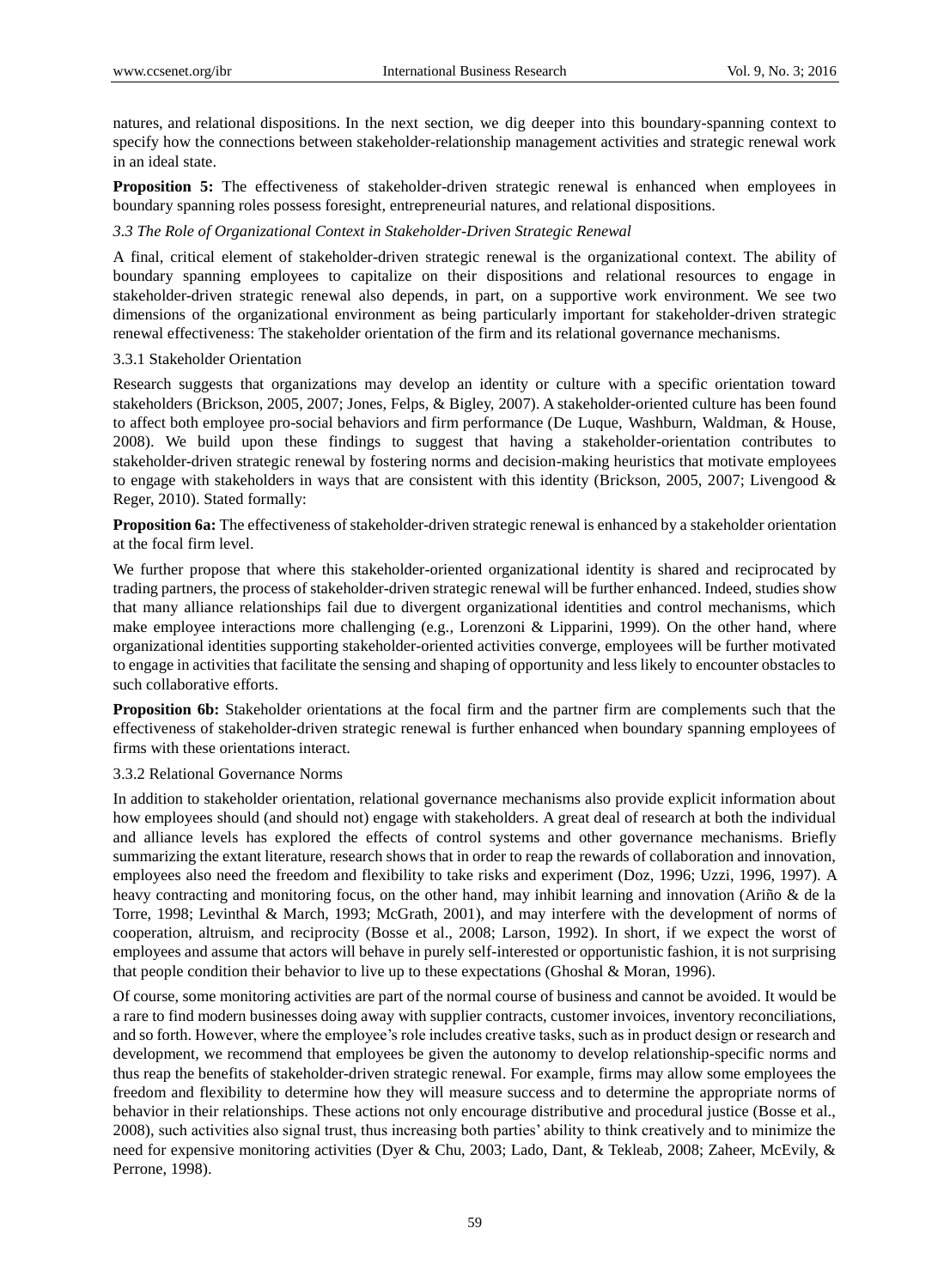**Proposition 7:** A contracting and monitoring approach to relational governance inhibits stakeholder-driven strategic renewal.

## *3.4 The Limits of Stakeholder-Driven Strategic Renewal*

Despite the many beneficial outcomes associated with stakeholder-driven strategic renewal, this approach is not without its limitations. Organizations may suffer if employees begin to privilege external stakeholder needs above company concerns and "give away the store" (Harrison & Bosse, 2013). Even worse, opportunistic employees might leverage their close ties outside of the organization to initiate collusive arrangements for self-gain (Cennamo, Berrone, & Gomez-Mejia, 2009). Knowledge-based firms might also incur transfer problems whereby information sharing with external stakeholders diminishes the strategic value of their core knowledge assets (Ndofor & Levitas, 2004). In addition, the relational assets generated by long-lived or close relationships between employees and stakeholders may be difficult to replicate and thus vulnerable to employee absenteeism, turnover, or attrition. Scholars have further noted that the outcomes of stakeholder relationship management may be constrained by a lack of resources or skills (Reynolds, Schultz, & Hekman, 2006).

The more likely downside of stakeholder-driven strategic renewal, however, is the diminishment of capability effectiveness, especially those related to the capacity to exploit or seize opportunities (Teece, 2007). Opportunity exploitation refers to the internal activities related to commercialization whereby the firm transforms tacit knowledge into repeatable and stable practices, often by means of a manual, tool, or heuristic (Nonaka, 1994; Zander & Kogut, 1995). External stakeholders sometimes support these exploitation activities-for instance, suppliers may provide the inputs to production-but the focus of seizing and commercializing opportunities remains largely internal to the firm. Employees that devote too much time and energy to external stakeholder relationship development may impede these internally-focused efforts by avoiding the important, but less socially rewarding, tasks of translating new ideas into executable business strategies and monitoring the effectiveness of these plans.

In sum, we propose that the benefits of stakeholder-driven strategic renewal will exhibit total diminishing returns. As shown in Figure 3, firms experiencing a misfit between employee dispositions and boundary spanning roles and/or firms that do not create the right organizational environment for stakeholder relationship management risk privileging internal technical capability development (seizing) at the expense of organizational dynamism (sensing and shaping) (Teece, 2007). Such insulation may protect the technological core of the organization from competitive threats (Thompson, 1967), but this disconnectedness will harm the exploratory efforts of the organization and create resistance to strategic renewal. At the other extreme, an organization can over-invest in stakeholder relationships and foster engagement at the expense of execution, thus impeding the development of commercial capabilities and risking the loss of core competencies and competitive advantages. In short, developing stakeholder-driven strategic renewal into an organizational level capability involves a delicate balance between protecting core competencies while simultaneously opening up pathways for new innovations.



Stakeholder-Driven Strategic Renewal

Figure 3. The limits of stakeholder-driven strategic renewal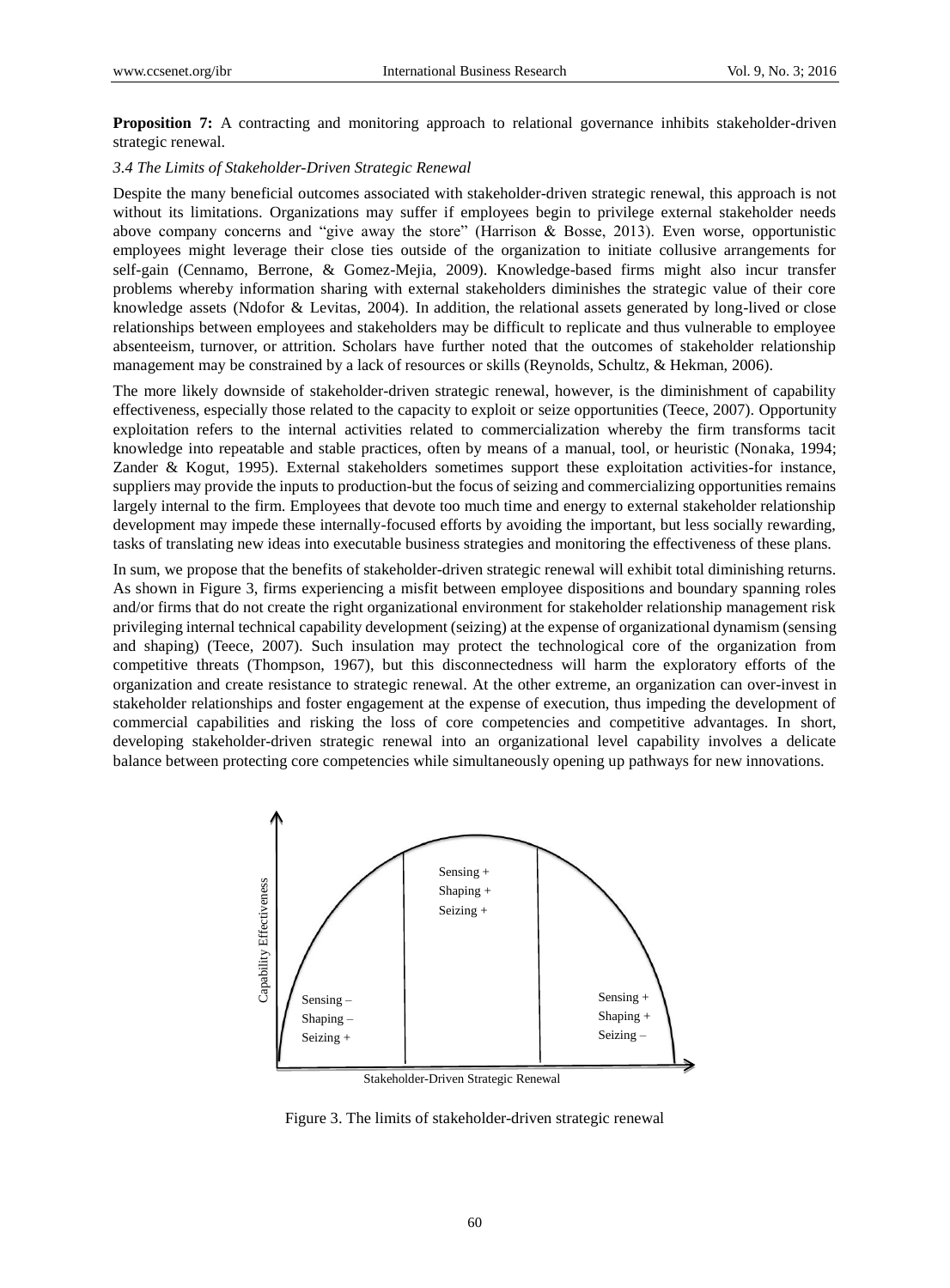#### **4. Discussion**

In this paper, we have explored the ways in which stakeholder relationships may become valuable pathways for strategic renewal. We have described stakeholder-driven strategic renewal as a process of alertness, openness to change, and knowledge exchange that facilitates the core strategic renewal activities of learning, collaborating, and creating opportunities in the organizational environment. We have also explored the boundary conditions of this process by elaborating how it will be most effective where boundary spanning employees possessing foresight, entrepreneurial natures, and relational dispositions are working within and across organizations with stakeholder-oriented cultures and relational governance norms.

By unpacking the connections between stakeholder relationship management and strategic renewal and further identifying the limits of this approach to renewal, this paper makes several theoretical contributions. First, we contribute to the management literature by illuminating the mechanisms by which stakeholder relationship management activities foster strategic renewal. Our framework suggests that the relational activities of stakeholder management only result in opportunity identification and development, but they also help overcome the tendency to exploit past competencies by motivating managers to explore, to become open to change, and to capture new knowledge. Second, this examination brings much needed attention to the role of employees in this process (Butterfield et al., 2004; Kang et al., 2007; Lubatkin et al., 2006; Woodworth, 1986; Zakhem, 2008). In particular, our analysis suggests the importance of considering relational capabilities when placing employees in boundary-spanning positions where interactions with external stakeholders are most likely. Finally, we complement past work exploring the strategic potential of stakeholder relationship management (e.g., Harrison et al., 2010) while also offering a more reciprocal approach (e.g., Post et al., 2002) that de-emphasizes the demands of powerful stakeholders to also facilitate inputs from marginal stakeholders that may provide important opportunities in the long-run (Roloff, 2008).

Considering the substantial benefits of stakeholder relationships and their potential for creating competitive advantages, it begs the question, why do so many organizations fail to realize these outcomes (e.g., Shropshire & Hillman, 2007)? Other scholars have argued that relationship outcomes are constrained by a lack of resources or skills (Reynolds et al., 2006), differences in strategic position and power (Eisenhardt & Schoonhoven, 1996), and the time needed to establish trust (Harrison et al., 2010). While these factors are certainly important, we argue that the stakeholder-driven strategic renewal framework as elaborated here helps to explain variation in alliance and partnership outcomes in ways that traditional resource dependency and transaction cost views cannot. Instead of emphasizing the inputs to the interaction, the stakeholder-driven strategic renewal framework focuses on the process of relating itself and the dispositions of the actors involved in this interaction. This change in emphasis is not to say that inputs of time, money, and other resources do not matter, but rather that they may not matter as much as previously thought. We propose that everyday employee interactions can become a relatively low cost but invaluable source of insights into stakeholder needs and changes in the organizational environment, an impetus for change, and a conduit for learning and knowledge acquisition. Furthermore, the relational rents accruing to organizations that foster stakeholder-driven strategic renewal may be mutually reinforcing and rise exponentially with the number of stakeholders adopting a similar approach. As these relational rents are difficult to imitate, they are likely to be a source of competitive advantage for the firm (Barney, 1986; Harting et al., 2006; Ireland, Hitt, & Vaidyanath, 2002). At the same time, we recognize that there are limits to the benefits of stakeholder-driven strategic renewal. Employees may over-invest in stakeholder relationships, may leverage these relationships for self-gain, neglect commercialization efforts, and/or expose the core competencies of the organization to opportunistic competitors. Future research may further explore the strategies enacted by firms to balance these trade-offs and to specify the limits of this approach.

## *4.1 Examples of Stakeholder-Driven Strategic Renewal*

A number of examples of stakeholder-driven strategic renewal have emerged in recent years. Whole Foods Market fosters alertness to customer needs by engaging in supplier-driven strategic renewal. Unlike most retailers, which select suppliers based on criteria such as reputation or ability to pay slotting fees, Whole Foods gives away shelf space to its potential suppliers for a trial period and lets its customers determine whether or not to carry the new product. At the end of the trial, Whole Foods gives the supplier a detailed report about what customers liked along with suggested price points and product improvement areas. This fast-moving, experimental, and information intensive approach to stakeholder relationship management ensures that Whole Foods' managers are sensitive to local buying trends, aware of changes in customers' preferences, open to feedback, and responsive to the needs of both customers and suppliers. In these ways, stakeholder relationship management helps Whole Foods sense opportunities for change and engage in strategic renewal from the bottom up.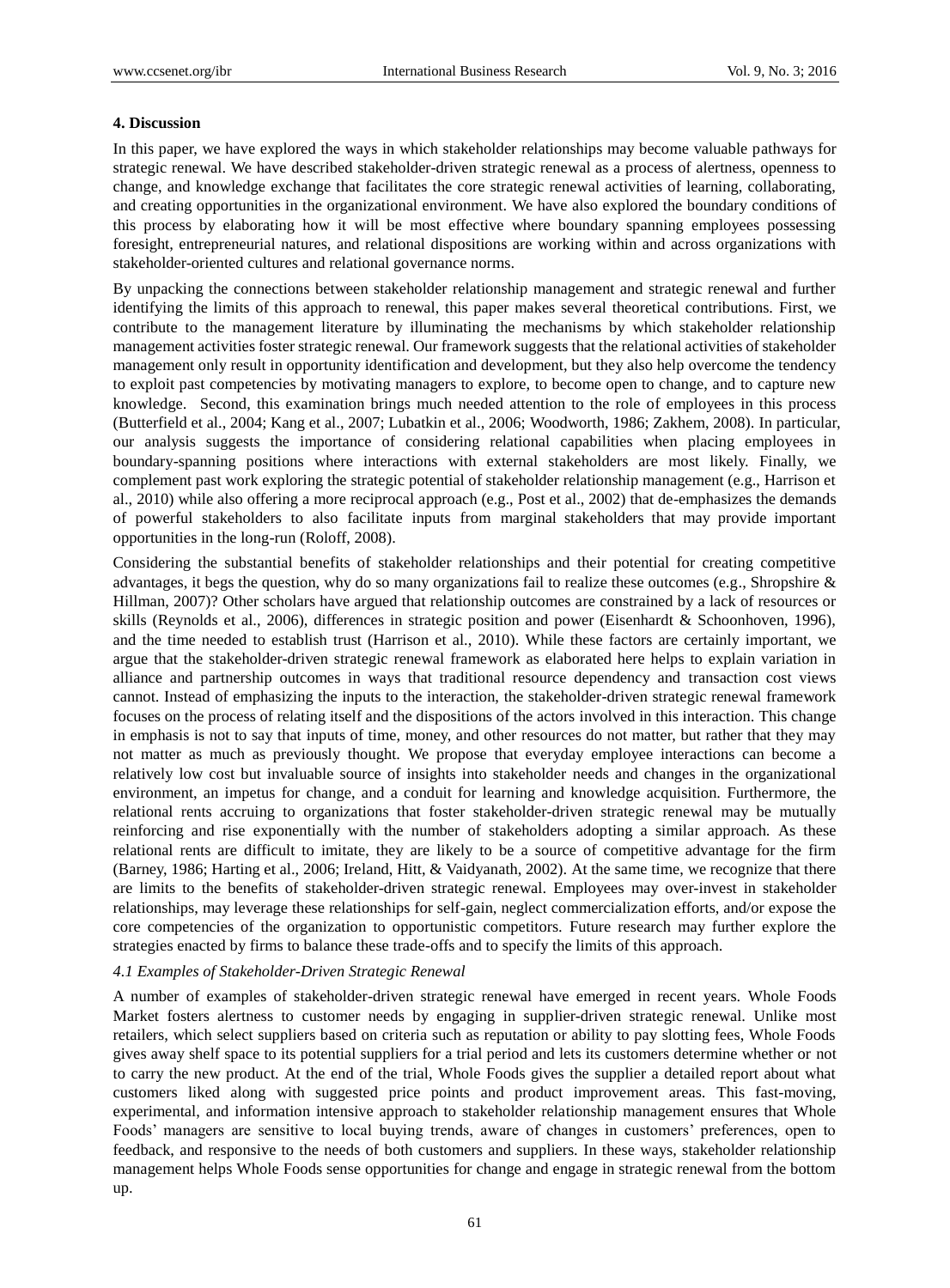Another example of stakeholder-driven strategic renewal comes from the pharmaceutical industry. Firms such as Merck engage in community-driven strategic renewal by encouraging their top scientists to publish with other researchers and to share their findings with the broader scientific community through seminars and conferences. These relationships with stakeholders in the scientific community enable strategic renewal by fostering information sharing about scientific breakthroughs and new methodological approaches. Yet another example of stakeholder-driven strategic renewal may be found in manufacturing. Honda engages in employee-driven strategic renewal by instituting waigawa-a temporary suspension of the protocols of social hierarchy-to encourage employees at all levels of the organization to share their suggestions and ideas for change (Sisodia et al., 2007). Future empirical studies of stakeholder-driven strategic renewal may uncover many more examples of how firms leverage stakeholder relationship management to engage in both incremental and transformative strategic renewal.

#### **5. Conclusion**

Recognizing the complex environment from which stakeholder relationships develop and the variance among the actors that give them life, it seems likely that there will be a great deal of heterogeneity in stakeholder-driven strategic renewal activities. Additional studies are needed to further operationalize the framework and to unpack questions such as: How much of the success of stakeholder-driven strategic renewal is informed by employee factors? To what extent is success affected by the organizational context? Other scholars have posited that reciprocal relationships are more likely among organizations in fast-moving industries, in situations where organizations need to exchange tacit information and skills, or when reciprocal coordination needs are high (Powell, 1990; Thompson, 1967). What we may find is that stakeholder-driven strategic renewal is more successful for firms operating in these contexts. Alternately, we may find that environmental conditions are less important, and that renewal naturally develops from stakeholder relationship management due to the quality of interactions between and among employees and external stakeholders over time. If this alternate explanation holds true, then the stakeholder-driven strategic renewal perspective may shed new light on the age old debate of which stakeholders have legitimacy (e.g., Mitchell et al., 1997; Phillips, 2003) by redefining legitimacy as a quality attributed to particular relationships rather than heterogeneous categorizations of stakeholder.

The stakeholder-driven strategic renewal approach challenges us to look more carefully at the nature of stakeholder interactions and to recognize the inherent value of these relationships. When we consider stakeholder relationships from the perspective of the individual actors that give them life, we see that these interactions are a previously under-appreciated resource that may prove critical to renewal efforts. Not only does the social nature of stakeholder relationship management help minimize the negative effects of behavioral limitations that lead to strategic inertia, but the norms of reciprocity that guide such relationships foster strategic renewal from the bottom up.

## **Acknowledgments**

The authors wish to thank Jeff Harrison, Adelaide Wilcox-King, David Hart, Ed Freeman, and participants at the 2010 Stakeholder Conference at Solitude and the 2011 Academy of Management Conference for their feedback on an earlier version of this article.

### **References**

- Adner, R., & Helfat, C. E. (2003). Corporate effects and dynamic managerial capabilities. *Strategic Management Journal.* <http://dx.doi.org/10.1002/smj.331>
- Agarwal, R., & Helfat, C. E. (2009). Strategic renewal of organizations. *Organization Science.* <http://dx.doi.org/10.1287/orsc.1090.0423>
- Agle, B. R., Donaldson, T., Freeman, R. E., Jensen, M. C., Mitchell, R. K., & Wood, D. J. (2008). Dialogue: Toward superior stakeholder theory. *Business Ethics Quarterly.* <http://dx.doi.org/10.5840/beq200818214>
- Ariño, A., & De la Torre, J. (1998). Learning from failure: Towards an evolutionary model of collaborative ventures. *Organization Science.* <http://dx.doi.org/10.1287/orsc.9.3.306>
- Ayuso, S., Rodríguez, M. A., García-Castro, R., & Ariño, M. A. (2014). Maximizing Stakeholders' Interests An Empirical Analysis of the Stakeholder Approach to Corporate Governance. *Business & Society.* <http://dx.doi.org/10.1177/0007650311433122>
- Barney, J. (1986). Strategic factor markets: Expectations, luck, and business strategy. *Management Science.* <http://dx.doi.org/10.1287/mnsc.32.10.1231>
- Bateman, T. S., & Zeithaml, C. P. (1989). The psychological context of strategic decisions: A model and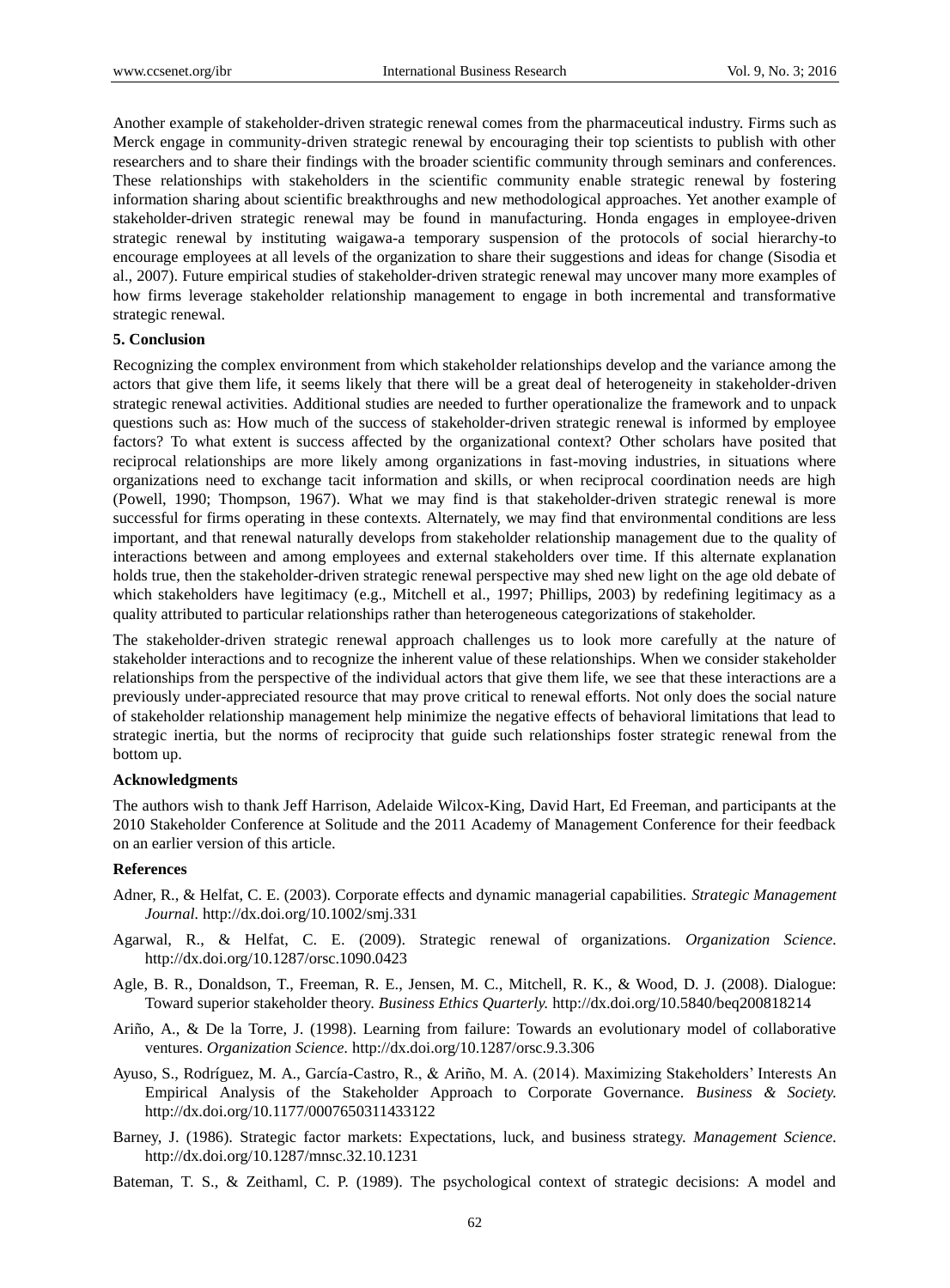convergent experimental findings. *Strategic Management Journal.* <http://dx.doi.org/10.1002/smj.4250100106>

- Berman, S. L., Wicks, A. C., Kotha, S., & Jones T. M. (1999). Does stakeholder orientation matter? The relationship between stakeholder management models and firm financial performance. *Academy of Management Journal.* <http://dx.doi.org/10.2307/256972>
- Bogers, M., & West, J. (2012). Managing distributed innovation: Strategic utilization of open and user innovation. *Creativity and innovation management.* <http://dx.doi.org/10.1111/j.1467-8691.2011.00622.x>
- Bosse, D. A., Phillips, R. A., & Harrison, J. S. (2008). Stakeholders, reciprocity, and firm performance. *Strategic Management Journal.* <http://dx.doi.org/10.1002/smj.743>
- Brickson, S. L. (2005). Organizational identity orientation: Forging a link between organizational identity and organizations' relations with stakeholders. *Administrative Science Quarterly, 50*(4), 576-609.
- Brickson, S. L. (2007). Organizational identity orientation: The genesis of the role of the firm and distinct forms of social value. *Academy of Management Review.* <http://dx.doi.org/10.5465/AMR.2007.25275679>
- Butterfield, K. D., Reed, R., & Lemak, D. J. (2004). An inductive model of collaboration from the stakeholder's perspective. *Business & Society.* <http://dx.doi.org/10.1177/0007650304265956>
- Cennamo, C., Berrone, & Gomez-Mejia, L. R. (2009). Does stakeholder management have a dark side? *Journal of Business Ethics.* <http://dx.doi.org/10.1007/s10551-008-0012-x>
- Clement, R. W. (2005). The lessons from stakeholder theory for US business leaders. *Business Horizons.* <http://dx.doi.org/10.1016/j.bushor.2004.11.003>
- Crossan, M. M., & Berdrow, I. (2003). Organizational learning and strategic renewal. *Strategic Management Journal.* <http://dx.doi.org/10.1002/smj.342>
- Cyert, R. M., & March, J. G. (1963). *A Behavioral Theory of the Firm*. Malden, MA: Wiley-Blackwell.
- DeCarolis, D. M., & Deeds, D. L. (1999). The impact of stocks and flows of organizational knowledge on firm performance: An empirical investigation of the biotechnology industry. *Strategic Management Journal.* [http://dx.doi.org/10.1002/\(SICI\)1097-0266\(199910\)20:10%3C953::AID-SMJ59%3E3.0.CO;2-3](http://dx.doi.org/10.1002/(SICI)1097-0266(199910)20:10%3C953::AID-SMJ59%3E3.0.CO;2-3)
- De Luque, M. S., Washburn, N. T., Waldman, D. A., & House, R. J. (2008). Unrequited profit: How stakeholder and economic values relate to subordinates' perceptions of leadership and firm performance. *Administrative Science Quarterly.* <http://dx.doi.org/10.2189/asqu.53.4.626>
- Desai, V. M. (2010). Power, legitimacy, and urgency in organizational learning: Learning through stakeholder complaints to improve quality in the California nursing home industry. *Journal of Leadership & Organizational Studies.* <http://dx.doi.org/10.1177/1548051810368543>
- Doz, Y. L. (1996). The evolution of cooperation in strategic alliances: Initial conditions or learning processes. *Strategic Management Journal.* <http://dx.doi.org/10.1002/smj.4250171006>
- Dyer, J. H., & Singh, H. (1998). The relational view: Cooperative strategy and sources of interorganizational competitive advantage. *Academy of Management Review.* <http://dx.doi.org/10.2307/259056>
- Dyer, J. H., & Chu, W. (2003). The role of trustworthiness in reducing transaction costs and improving performance: Empirical evidence from the United States, Japan, and Korea. *Organization Science.* <http://dx.doi.org/10.1287/orsc.14.1.57.12806>
- Eisenhardt, K. M., & Schoonhoven, C. B. (1996). Resource-based view of strategic alliance formation: Strategic and social effects in entrepreneurial firms. *Organization Science.* <http://dx.doi.org/10.1287/orsc.7.2.136>
- Floyd, S. W., & Lane, J. (2000). Strategizing throughout the organization: Managing role conflict in strategic renewal. *Academy of Management Review.* <http://dx.doi.org/10.5465/AMR.2000.2791608>
- Freeman, R. E. (1984). *Strategic Management: A Stakeholder Approach*. Boston, MA: Pitman.
- Freeman, R. E., Harrison, J. S., & Wicks, A. C. (2007). *Managing for Stakeholders: Survival, Reputation, and Success*. Princeton, NJ: Yale University Press.
- Ghoshal, S., & Moran, P. (1996). Bad for practice: A critique of the transaction cost theory. *Academy of Management Review.* <http://dx.doi.org/10.5465/AMR.1996.9602161563>
- Gulati, R., & Nickerson, J. A. (2008). Interorganizational trust, governance choice, and exchange performance. *Organization Science.* <http://dx.doi.org/10.1287/orsc.1070.0345>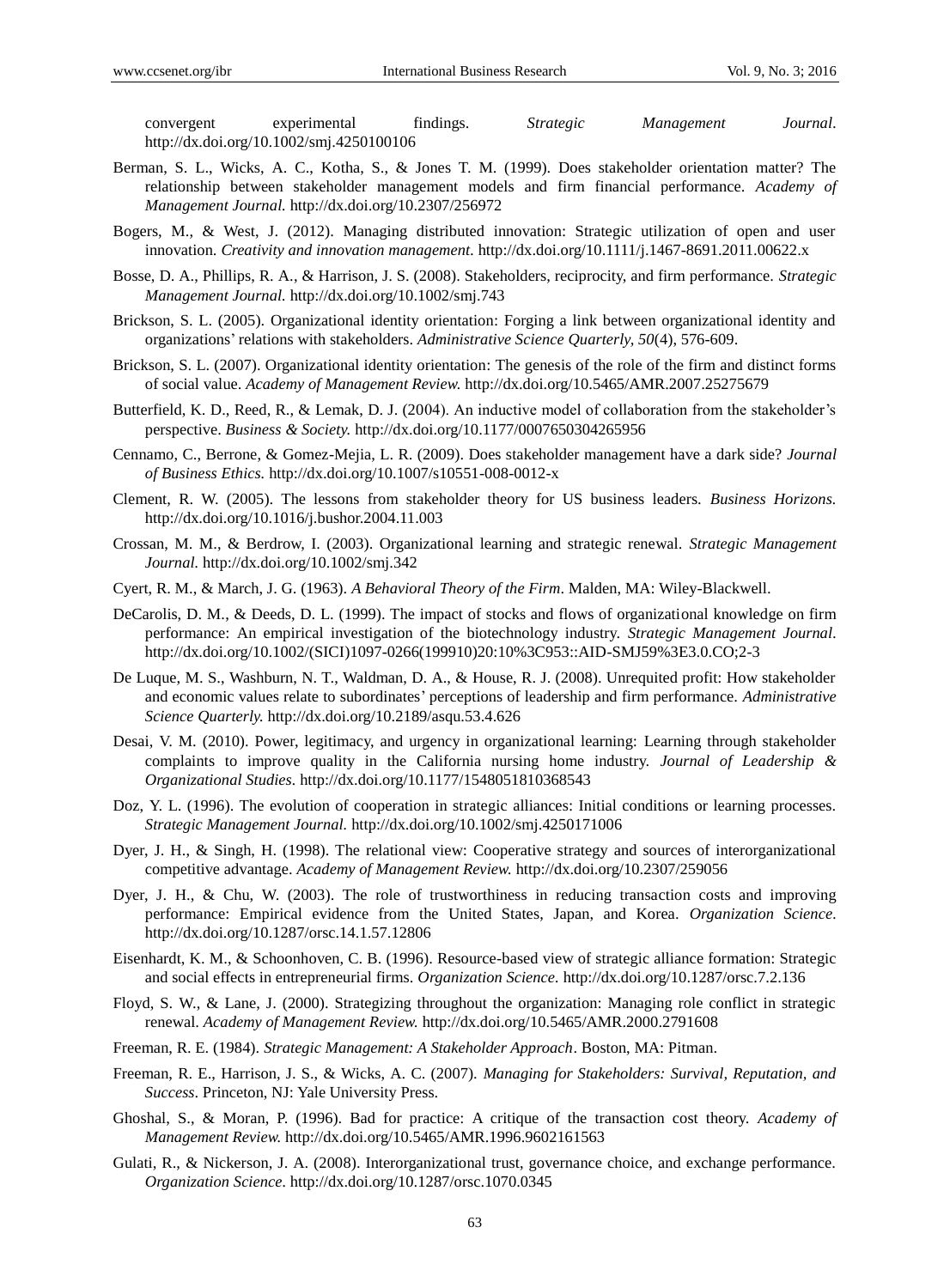- Harrison, J. S., Bosse, D. A., & Phillips, R. A. (2010). Managing for stakeholders, stakeholder utility functions, and competitive advantage. *Strategic Management Journal.* <http://dx.doi.org/10.1002/smj.801>
- Harrison, J. S., & Bosse, D. A. (2013). How much is too much? The limits to generous treatment of stakeholders. *Business Horizons.* <http://dx.doi.org/10.1016/j.bushor.2013.01.014>
- Harting, T. R., Harmeling, S. S., & Venkataraman, S. (2006). Innovative stakeholder relations: When "ethics pays" (and when it doesn't). *Business Ethics Quarterly.* <http://dx.doi.org/10.5840/beq20061612>
- He, Z. L., & Wong, K. (2004). Exploration vs. exploitation: An empirical test of the ambidexterity hypothesis. *Organization Science.* <http://dx.doi.org/10.1287/orsc.1040.0078>
- Helfat, C. E., Finkelstein, S., Mitchell, W., Peteraf, M. A., Singh, H., Teece, D. J., & Winter, S. G. (2007). *Dynamic Capabilities*. Malden, MA: Blackwell Publishing.
- Henderson, R., & Cockburn, I. (1994). Measuring competence? Exploring firm effects in pharmaceutical research. *Strategic Management Journal.* <http://dx.doi.org/10.1002/smj.4250150906>
- Hess, A. M., & Rothaermel, F. T. (2011). When are assets complementary? Star scientists, strategic alliances, and innovation in the pharmaceutical industry. *Strategic Management Journal.* <http://dx.doi.org/10.1002/smj.916>
- Heugens, P., Van den Bosch, F. A., & Van Riel, C. B. (2002). Stakeholder integration building mutually enforcing relationships. *Business & Society.* <http://dx.doi.org/10.1177/000765030204100104>
- Huff, J. O., Huff, A. S., & Thomas, H. (1992). Strategic renewal and the interaction of cumulative stress and inertia. *Strategic Management Journal*.<http://dx.doi.org/10.1002/smj.4250131006>
- Ireland, R. D., Hitt, M. A., & Vaidyanath, D. (2002). Alliance management as a source of competitive advantage. *Journal of Management.* <http://dx.doi.org/10.1177/014920630202800308>
- Johnson, G. (1988). Rethinking incrementalism. *Strategic Management Journal.* <http://dx.doi.org/10.1002/smj.4250090107>
- Jones, O. (1998). From maturity to entrepreneurship: A stakeholder model of innovation. *Creativity and Innovation Management.* <http://dx.doi.org/10.1111/1467-8691.00095>
- Jones, T. M., Felps, W., & Bigley, G. A. (2007). Ethical theory and stakeholder-related decisions: The role of stakeholder culture. *Academy of Management Review.* <http://dx.doi.org/10.5465/AMR.2007.23463924>
- Jones, T. M. (2011). The nature of firm-stakeholder relationships: Realizing the potential of an underappreciated contribution of Freeman's 25-year old classic. In R. Phillips (Ed), *Stakeholder Theory: Impact and Prospects*(pp. 54-75). Northampton, MA: Edward Elgar Publishing.
- Kale, P., Singh, H., & Perlmutter, H. (2000). Learning and protection of proprietary assets in strategic alliances: Building relational capital. *Strategic Management Journal.* [http://dx.doi.org/10.1002/\(SICI\)1097-0266\(200003\)21:3%3C217::AID-SMJ95%3E3.3.CO;2-P](http://dx.doi.org/10.1002/(SICI)1097-0266(200003)21:3%3C217::AID-SMJ95%3E3.3.CO;2-P)
- Kang, S. C., Morris, S. S., & Snell, S. A. (2007). Relational archetypes, organizational learning, and value creation: Extending the human resource architecture. *Academy of Management Review.* <http://dx.doi.org/10.5465/AMR.2007.23464060>
- Kogut, B., & Zander, U. (1992). Knowledge of the firm, combinative capabilities and the replication of technology. *Organization Science*. <http://dx.doi.org/10.1287/orsc.3.3.383>
- Kuratko, D. F., Hornsby, J. S., & Goldsby, M. G. (2007). The relationship of stakeholder salience, organizational posture, and entrepreneurial intensity to corporate entrepreneurship*. Journal of Leadership & Organizational Studies.* <http://dx.doi.org/10.1177/10717919070130040801>
- Lado, A. A., Dant, R. R., & Tekleab, A. G. (2008). Trust, opportunism paradox, relationalism, and performance in interfirm relationships: Evidence from the retail industry. *Strategic Management Journal.* <http://dx.doi.org/10.1002/smj.667>
- Larson, A. (1992). Network dyads in entrepreneurial settings: A study of the governance of exchange relationships. *Administrative Science Quarterly.* <http://dx.doi.org/10.2307/2393534>
- Le Ber, M. J., & Branzei, O. (2010). (Re)Forming Strategic Cross-Sector Partnerships Relational Processes of Social Innovation. *Business & Society.* <http://dx.doi.org/10.1177/0007650309345457>
- Levinthal, D. A., & March, J. (1993). The myopia of learning. *Strategic Management Journal.*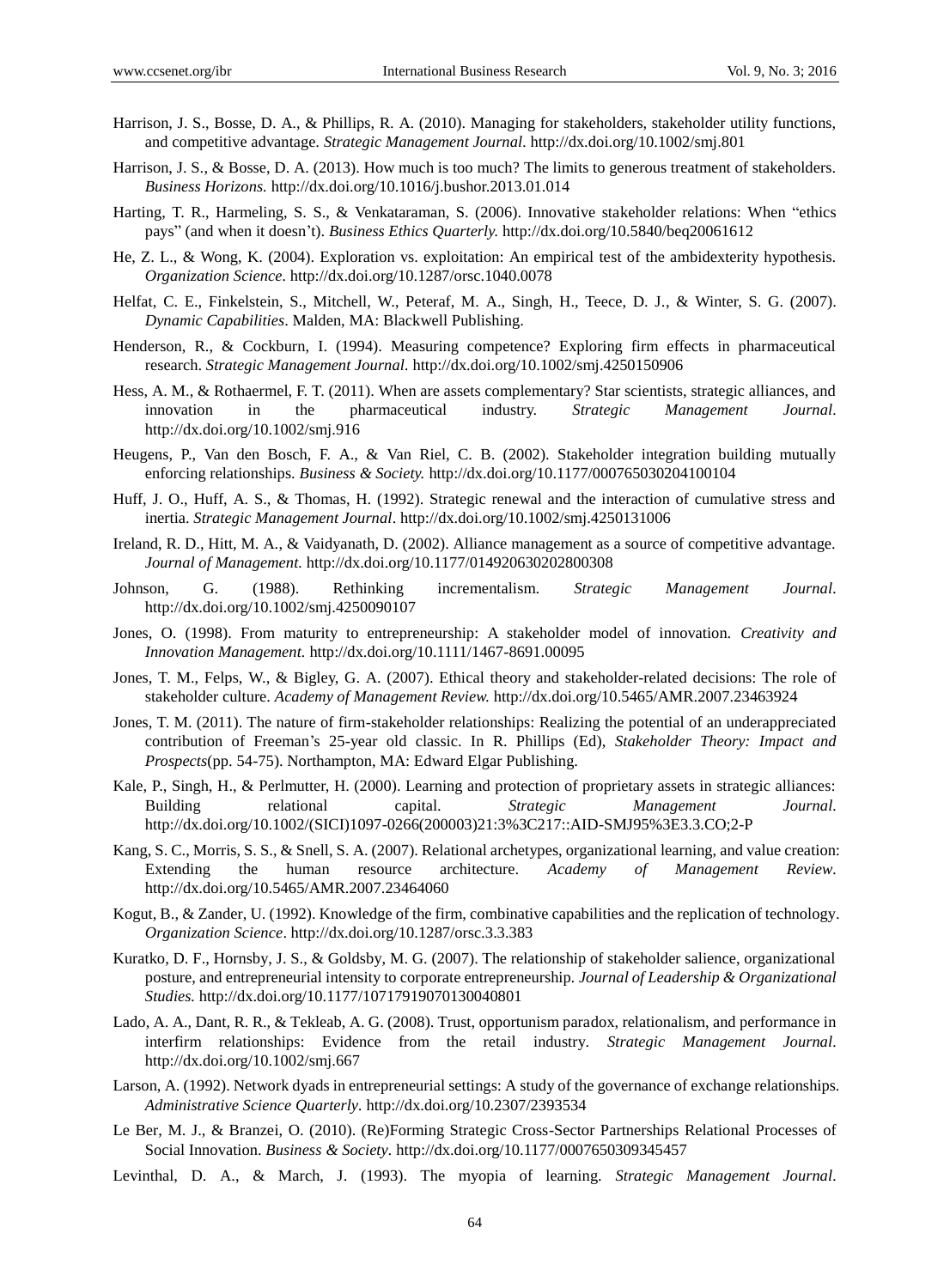<http://dx.doi.org/10.1002/smj.4250141009>

- Livengood, R. S., & Reger, R. K. (2010). That's our turf! Identity domains and competitive dynamics. *Academy of Management Review.* <http://dx.doi.org/10.5465/AMR.2010.45577794>
- Lorenzoni, G., & Lipparini, A. (1999). The leveraging of interfirm relationships as a distinctive organizational capability: A longitudinal study. *Strategic Management Journal.* [http://dx.doi.org/10.1002/\(SICI\)1097-0266\(199904\)20:4%3C317::AID-SMJ28%3E3.0.CO;2-3](http://dx.doi.org/10.1002/(SICI)1097-0266(199904)20:4%3C317::AID-SMJ28%3E3.0.CO;2-3)
- Lubatkin, M. H., Simsek, Z., Ling, Y., & Veiga, J. F. (2006). Ambidexterity and performance in small-to medium-sized firms: The pivotal role of top management team behavioral integration. *Journal of Management*. <http://dx.doi.org/10.1177/0149206306290712>
- March, J. G., & Shapira, Z. (1987). Managerial perspectives on risk and risk taking. *Management Science*. <http://dx.doi.org/10.1287/mnsc.33.11.1404>
- March, J. G. (1991). Exploration and exploitation in organizational learning. *Organization Science.* <http://dx.doi.org/10.1287/orsc.2.1.71>
- McGrath, R. G. (2001). Exploratory learning, innovative capacity and managerial oversight. *Academy of Management Journal.* <http://dx.doi.org/10.2307/3069340>
- McVea, J. F., & Freeman, R. E. (2005). A names-and-faces approach to stakeholder management: How focusing on stakeholders as individuals can bring ethics and entrepreneurial strategy together. *Journal of Management Inquiry.* <http://dx.doi.org/10.1177/1056492604270799>
- Mitchell, R. K., Agle, B. R., & Wood, D. J. (1997). Toward a theory of stakeholder identification and salience: Defining the principle of who and what really counts. *Academy of Management Review.* <http://dx.doi.org/10.5465/AMR.1997.9711022105>
- Nahapiet, J., & Ghoshal, S. (1998). Social capital, intellectual capital, and the organizational advantage. *Academy of Management Review.* <http://dx.doi.org/10.5465/AMR.1998.533225>
- Ndofor, H. A., & Levitas, E. (2004). Signaling the strategic value of knowledge. *Journal of Management*. <http://dx.doi.org/10.1016/j.jm.2004.04.002>
- Nonaka, I. (1994). A dynamic theory of knowledge creation. *Organization Science.* <http://dx.doi.org/10.1287/orsc.5.1.14>
- Nonaka, I., & Toyama, R. (2007). Strategic management as distributed practical wisdom (phronesis). *Industrial and Corporate Change.* <http://dx.doi.org/10.1093/icc/dtm014>
- O'Reilly III, C. A., & Tushman, M. L. (2008). Ambidexterity as a dynamic capability: Resolving the innovator's dilemma. *Research in Organizational Behavior.* <http://dx.doi.org/10.1016/j.riob.2008.06.002>
- Phillips, R. (2003). Stakeholder legitimacy. *Business Ethics Quarterly.* <http://dx.doi.org/10.5840/beq20031312>
- Porter, M. (1980). *Competitive Strategies*. New York: Free Press.
- Post, J. E., Preston, L. E., & Sachs, S. (2002). Managing the extended enterprise. *California Management Review.* <http://dx.doi.org/10.2307/41166151>
- Powell, W. W. (1990). Neither market nor hierarchy: Network forms of organization. In B. M. Staw, & L. L. Cummings (Eds.), *Research in Organizational Behavior* (pp. 295-336). Greenwich, CT: JAI Press.
- Powell, W. W., Koput, K. W., & Smith-Doerr, L. (1996). Interorganizational collaboration and the locus of innovation: Networks of learning in biotechnology. *Administrative Science Quarterly.* <http://dx.doi.org/10.2307/2393988>
- Reynolds, S. J., Schultz, F. C., & Hekman, D. R. (2006). Stakeholder theory and managerial decision-making: Constraints and implications of balancing stakeholder interests. *Journal of Business Ethics.* <http://dx.doi.org/10.1007/s10551-005-5493-2>
- Roloff, J. (2008). Learning from multi-stakeholder networks: Issue-focused stakeholder management. *Journal of Business Ethics.* <http://dx.doi.org/10.1007/s10551-007-9573-3>
- Shropshire, C., & Hillman, A. J. (2007). A longitudinal study of significant change in stakeholder management. *Business & Society.* <http://dx.doi.org/10.1177/0007650306295753>
- Simsek, Z., Lubatkin, M. H., & Floyd, S. W. (2003). Inter-firm networks and entrepreneurial behavior: A structural embeddedness perspective. *Journal of Management.*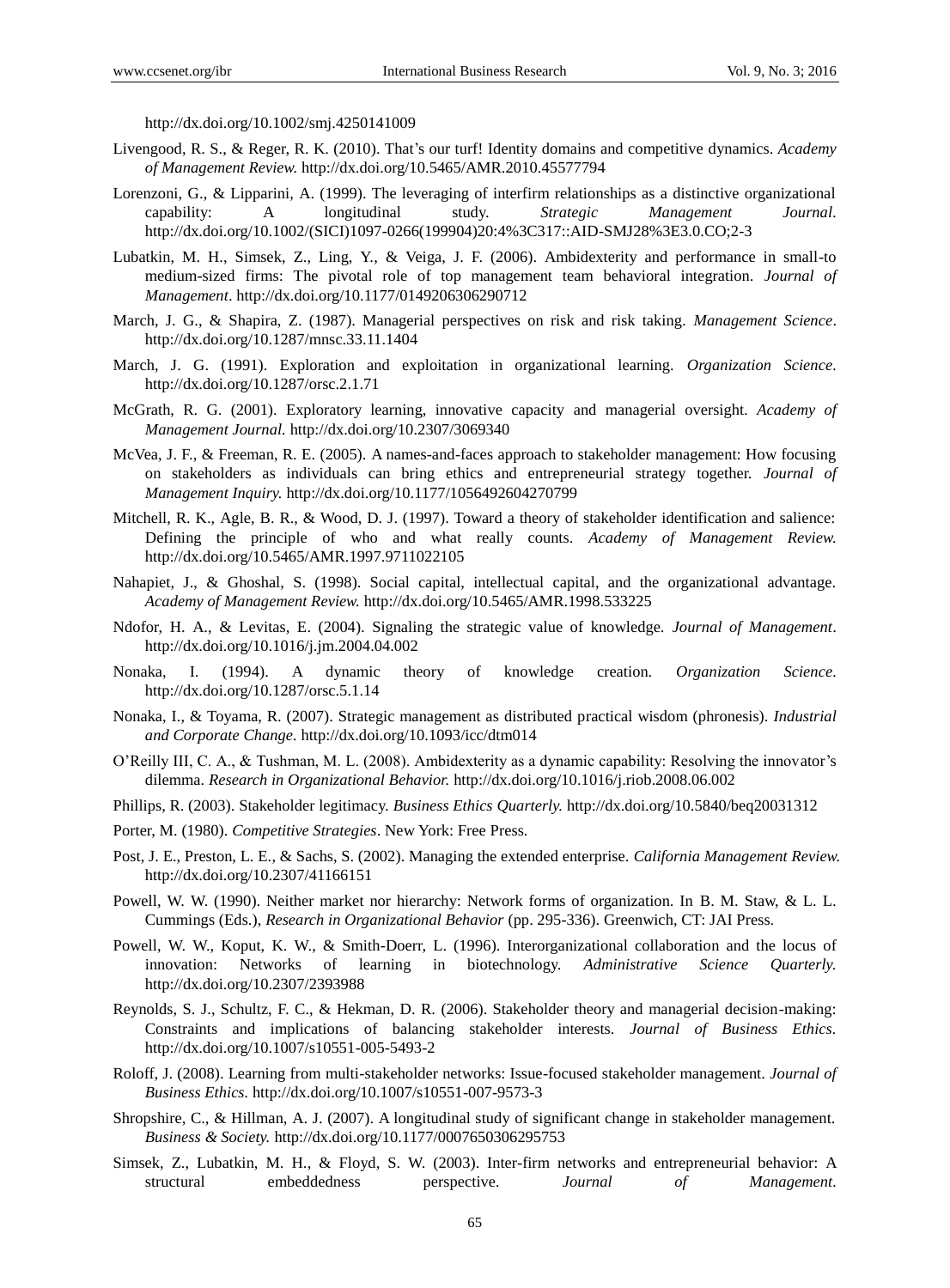[http://dx.doi.org/10.1016/S0149-2063\(03\)00018-7](http://dx.doi.org/10.1016/S0149-2063(03)00018-7)

- Sisodia, R., Wolfe, D. B., & Sheth, J. N. (2007). *Firms of Endearment: How World-Class Companies Profit from Passion and Purpose*. New Jersey: Wharton School Publishing.
- Smith, W. K., & Tushman, M. L. (2005). Managing strategic contradictions: A top management model for managing innovation streams. *Organization Science.* <http://dx.doi.org/10.1287/orsc.1050.0134>
- Staw, B. M., Sandelands, L. E., & Dutton, J. E. (1981). Threat rigidity effects in organizational behavior: A multilevel analysis. *Administrative Science Quarterly.* <http://dx.doi.org/10.2307/2392337>
- Staw, B. M. (1981). The escalation of commitment to a course of action. *Academy of Management Review*. <http://dx.doi.org/10.5465/AMR.1981.4285694>
- Teece, D. J. (2007). Explicating dynamic capabilities: The nature and microfoundations of (sustainable) enterprise performance. *Strategic Management Journal.* <http://dx.doi.org/10.1002/smj.640>
- Thompson, J. D. (1967). *Organizations in Action: Social Science Bases of Administrative Theory*. Edison, NJ: Transaction Publishers.
- Tushman, M. L. (1977). Special boundary roles in the innovation process. *Administrative Science Quarterly.* <http://dx.doi.org/10.2307/2392402>
- Tushman, M. L., & Scanlan, T. J. (1981). Boundary spanning individuals: Their role in information transfer and their antecedents. *Academy of Management Journal.* <http://dx.doi.org/10.2307/255842>
- Tushman, M. L., & O'Reilly, C. (1996). The ambidextrous organization: Managing evolutionary and revolutionary change. *California Management Review.* <http://dx.doi.org/10.2307/41165852>
- Tushman, M. L., & Rosenkopf, L. (1996). Executive succession, strategic reorientation and performance growth: A longitudinal study in the US cement industry. *Management Science.* <http://dx.doi.org/10.1287/mnsc.42.7.939>
- Tushman, M. L., Smith, W. K., Wood, R. C., Westerman, G., & O'Reilly, C. (2010). Organizational designs and innovation streams. *Industrial and Corporate Change.* <http://dx.doi.org/10.1093/icc/dtq040>
- Uzzi, B. (1996). The sources and consequences of embeddedness for the economic performance of organizations: The network effect. *American Sociological Review.* <http://dx.doi.org/10.2307/2096399>
- Uzzi, B. (1997). Social structure and competition in interfirm networks: The paradox of embeddedness. *Administrative Science Quarterly.* <http://dx.doi.org/10.2307/2393808>
- Virany, B., Tushman, M. L., & Romanelli, E. (1992). Executive succession and organization outcomes in turbulent environments: An organization learning approach. *Organization Science.* <http://dx.doi.org/10.1287/orsc.3.1.72>
- Waddock, S. A., & Graves, S. B. (1997). The corporate social performance-financial performance link. *Strategic Management Journal.* [http://dx.doi.org/10.1002/\(SICI\)1097-0266\(199704\)18:4%3C303::AID-SMJ869%3E3.0.CO;2-G](http://dx.doi.org/10.1002/(SICI)1097-0266(199704)18:4%3C303::AID-SMJ869%3E3.0.CO;2-G)
- Walsh, J. P. (1995). Managerial and organizational cognition: Notes from a trip down memory lane. *Organization Science.* <http://dx.doi.org/10.1287/orsc.6.3.280>
- Woodworth, W. P. (1986). Managing from below. *Journal of Management.* <http://dx.doi.org/10.1177/014920638601200307>
- Wicks, A. C., & Berman, S. L. (2004). The effects of context of trust in firm-stakeholder relationships: The institutional environment, trust creation, and firm performance. *Business Ethics Quarterly.* <http://dx.doi.org/10.5840/beq20041411>
- Zaheer, A., McEvily, B., & Perrone, V. (1998). Does trust matter? Exploring the effects of interorganizational and interpersonal trust on performance. *Organization Scienc*e. <http://dx.doi.org/10.1287/orsc.9.2.141>
- Zahra, S. A., & George, G. (2002). Absorptive capacity: A review, reconceptualization, and extension. *Academy of Management Review.* <http://dx.doi.org/10.5465/AMR.2002.6587995>
- Zakhem, A. (2008). Stakeholder management capability: A discourse-theoretical approach. *Journal of Business Ethics.* <http://dx.doi.org/10.1007/s10551-007-9405-5>
- Zander, U., & Kogut, B. (1995). Knowledge and the speed of the transfer and imitation of organizational capabilities: An empirical test. *Organization Science.* <http://dx.doi.org/10.1287/orsc.6.1.76>